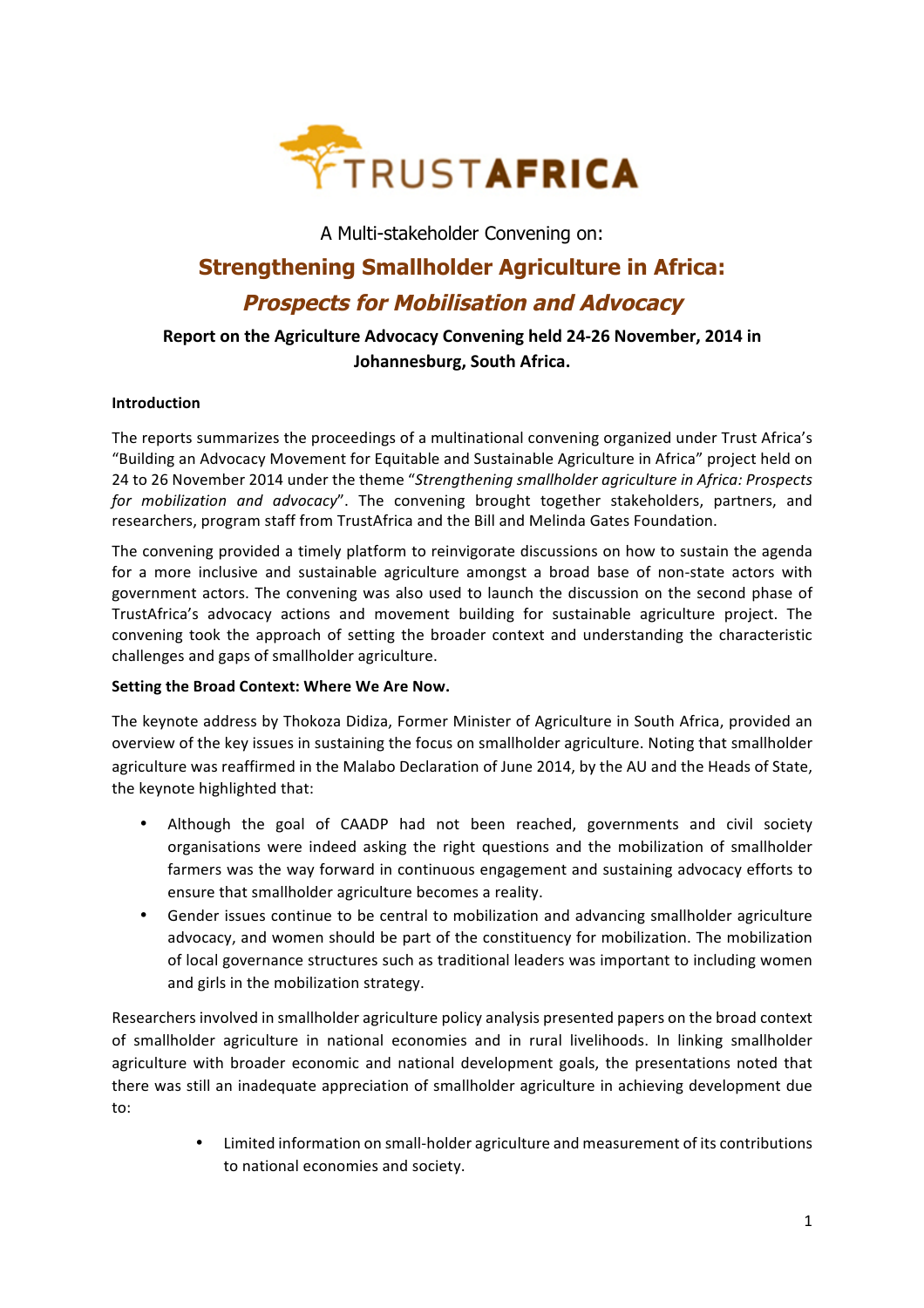- Overemphasis on models of development based on creating economies of scales, intensifying production towards a particular industrial model and increasing exports. As such, large scale agriculture receives more attention and support in Africa at the expense of small-holder farming.
- Inadequate attention to how land tenure reform and the specific mode of property rights has promoted investments beneficial to smallholder agriculture.
- The inadequacy and nature of markets that developed in the last 30 years around commercial agriculture that do not factor smallholder agriculture's contribution to development. There are limited linkages between existing markets and smallholder farmers.
- An insufficient account of land and water resources and reproductive labour in promoting small holder agriculture within the broader context of rural livelihoods.
- Rural livelihoods remained technologically challenged and unable to take advantage of new technologies. As a response to urban crises and lack of urban employment and new opportunities, some have returned to agrarian livelihood activities e.g. Zimbabwe.

#### **Progress with CAADP Budget Allocations and Agricultural Transformation:**

The convening also provided an opportunity for participants to engage with the CAADP process through a presentation from the CAADP coordinating unit and locate their advocacy efforts within continent-wide processes running under this framework. The recently renewed commitment to CAADP in the June 2014 AU Malabo Declaration, recognises that a significant proportion of our population still remains vulnerable to the challenges of economic marginalization, hunger and malnutrition. There is also renewed commitments to improve nutrition and end hunger by 2025. Secondly, contributors to the post-2015 Millennium Development Goals framework are calling for a responsive and effective governance process of equal participation in a more open policy space.

There is recognition that the 10 years pre Malabo enabled countries to address the key transformational issues in agricultural development and indeed lessons have been learnt in what needs to be done. In the next 10 years, there is a growing demand for information on the quality of actions and investment required to deliver the desired results and impacts to ensure appropriate transformation in African agriculture. As such, countries are tasked with identifying what type and quality of investment that is representative of the 10% investment e.g. rural infrastructure development. Essentially CAADP supports country initiatives and policy implementation direction by providing a framework for action.

It was noted that the private sector was a very important and significant contributor to the investment in agriculture discussion and needs to be mobilised to support smallholder agriculture and CAADP goals where the public sector has created the enabling environment.

Cases of best practices highlighted that some countries had made significant progress such as in the case of Rwanda where 90% of agriculture is sustained by smallholder farming. In Ethiopia, the transformation process has trickled down to the smallholder level. Civil society organisations are tracking the impact on the smallholder sector and this is disaggregated along the lines of pre and post CAADP. A Kenyan network active in the East Africa region has succeeded in promoting a Climate Change Bill in the country. The core of their action has been enhancing its relationship with the government and working with them.

#### **Building an Effective Movement for Equitable Agriculture**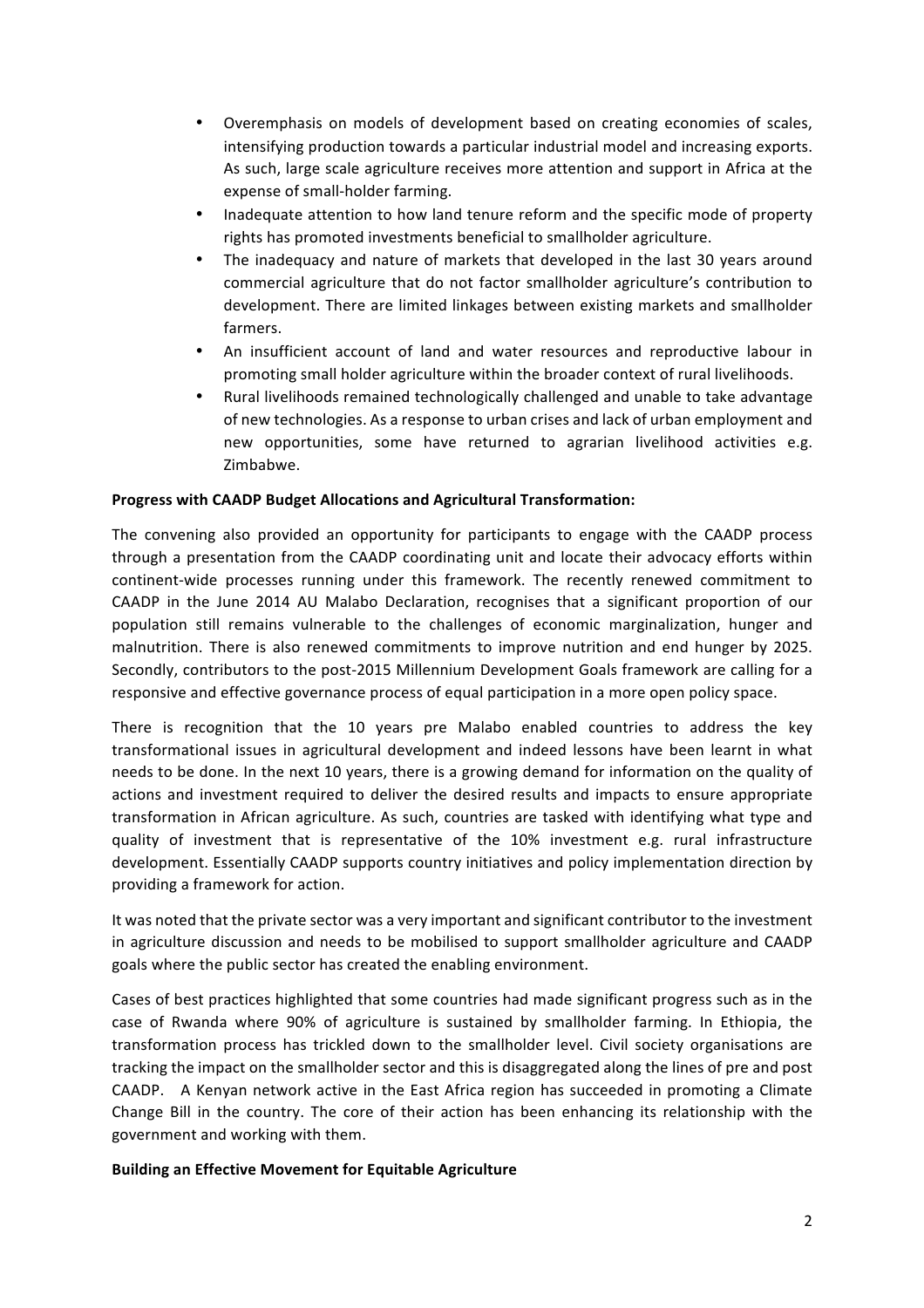TrustAfrica provided an overview of the project framework and its interest in bringing the different visions together and encouraging dialogue towards a better Africa that is inclusive and has shared growth. TrustAfrica's interest was to bring citizens to policy spaces and encourage participation and connecting different actors for joint advocacy actions. In this instance, the convening enabled citizens to deliberate how to improve the participation of smallholder farmers in building and effective movement for sustainable agriculture.

## **Critical Questions and Challenges**

A session posing critical challenges and questions that should be considered in developing effective advocacy actions:

- Consultation and bringing civil society to the table to contribute to discussions on small holder agriculture investment has been problematic and fragmented.
- Inadequate capacity and organization of civil society to engage in policy advocacy actions and analysis. As a result smallholders do not know what is in the investment plans, national budgets etc.
- Africa's youth who constitute approximately 60% of constituents in the rural areas are not adequately represented in investment discussions that affect their livelihoods and employability.
- Insufficient definition of smallholder types and representation leading to inadequate description of what the different groups need.
- How accountable are the CSO's to their constituents in delivering results of advocacy actions?
- Sustaining advocacy actions and involvement in the transformation agenda requires funding; however the funding paradigm is a challenge and limits engagement in advocacy issues.

# The Advocacy Agenda for the next 5 years: Enhancing pro-poor smallholder agriculture across **Agriculture.**

The next session was dedicated to developing the advocacy agenda for the next 5 years. This was preceded by a review of the progress made by some of Trust Africa's partners involved in the first round of the project. They provided progress reports that feed into scoping potential advocacy issues for the second phase. In Ghana, Malawi and Uganda, national partners have been at the centre of advocacy processes, providing technical support to governments and monitoring the effectiveness of measures such as extension policy in Uganda and input subsidies in Malawi.

Additionally, the day was dedicated to discussing and scoping critical issues, gaps in smallholder agriculture policies and opportunities for engagement with on-going CAADP country and regional activities. Two main questions guided the development of advocacy actions. Outputs of the group brainstorming sessions were clustered into 3 broad areas according to the type of issue being addressed: 

- 1. What are the critical issues for advocacy for smallholder agriculture? Critical issues to be considered are:
- Developing a conducive environment for smallholders to participate in the agricultural markets and value chains and mainstream economy.
	- $\circ$  Invigorating the rural economy, inclusive business and the value chain that take smallholders into account.
	- $\circ$  Development of the agro-industry/business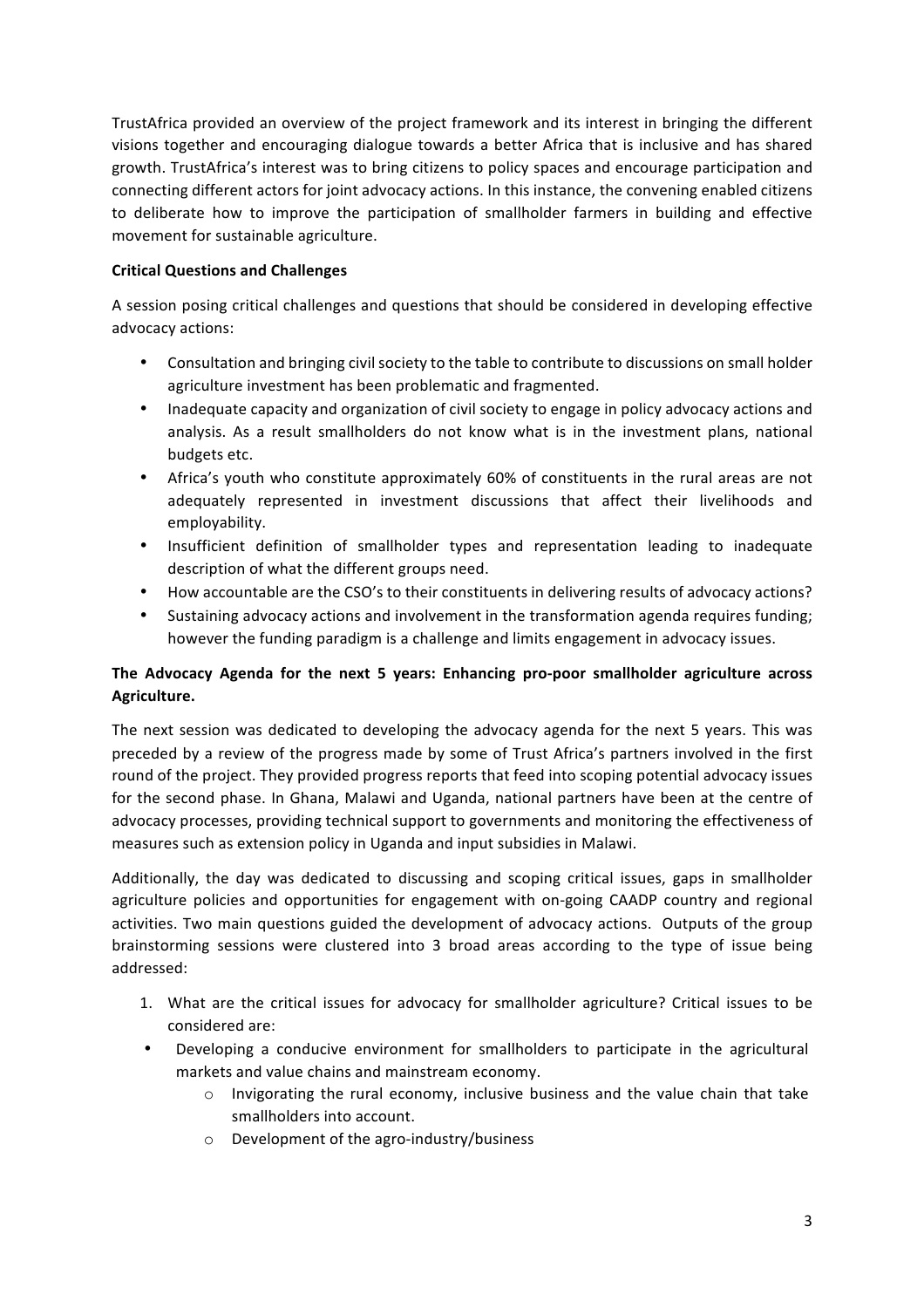- $\circ$  Seeds legislation is outdated and does not take into consideration smallholder farmers' needs.
- Improved support and participation of women and youth in agriculture
	- o Youth and women empowerment
	- $\circ$  Improved allocation of resources to women in agriculture
	- Improved budget allocations for smallholder agricultural development:
		- o Challenges of climate change and adoption of climate-smart agriculture policies
		- $\circ$  Land rights and land security policies
		- $\circ$  Need to address national/ household food requirements (food security)
		- $\circ$  Mutual accountability in implementing agriculture-related protocols and agreements
		- $\circ$  Advocating for the use of the CAADP results framework to guide planning and program implementation.
- 2. What kind of advocacy actions are needed to follow up on Malabo Declaration at the country level?
	- Policy analysis
		- $\circ$  assessment of policies and laws at national and regional levels and generate knowledge on existing legislations, that can be used to inform CAADP at country level
		- $\circ$  Engage in budget analysis and tracking to determine allocations to smallholder agriculture
	- Alliance building / Networking
		- $\circ$  Build the capacity of national institutions and advocates platforms on advocacy, trade, budget, joint sector reviews and technical issues around policy analysis.
		- $\circ$  Build/ strengthen alliances, coalitions and networks at national and regional levels
	- Engagement with policy makers through policy briefs
	- Engagement with media to facilitate advocacy campaigns, information sharing
	- Share best practices and create an information hub to guide advocacy actions.
	- Research
		- $\circ$  Define research agenda and map research issues to identify gaps and opportunities in policies.

#### **Trust Africa's Theory of Change and Strategies for Building an Effective Advocacy Movement**

Dr Murisa reiterated Trust Africa's commitment to facilitate the advocacy and movement building actions of civil society organisations for improving smallholder agriculture.

The first phase of the project was about learning the terrain and helping to establish advocacy focused networks and leveraging resources for potentially transformative initiatives and influencing policy processes. The countries TrustAfrica has been active in cover West, East and Southern Africa and provide a basis for tracking trends in transforming agriculture, regionally and also in illuminating similar issues that African smallholder farmers and their governments face. TrustAfrica has also gained important insights on the extent to which non state actors such as farmers' unions/associations, social movements, intermediary NGOs and coalitions of like-minded NGOs are engaged in the agricultural reform policy processes and their actual capacity to invigorate the smallholder sector.